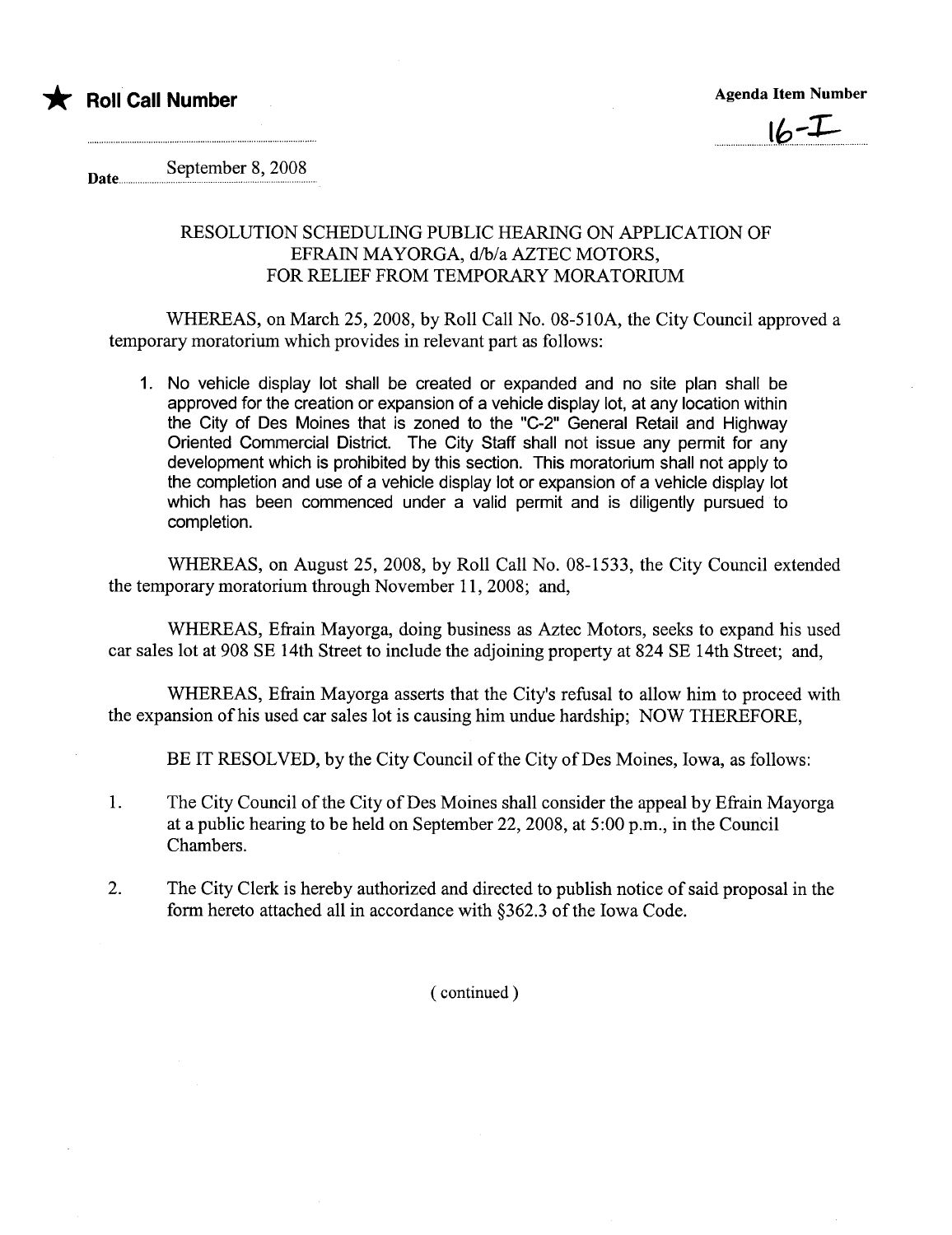

## \* Roll Call Number Agenda Item Number Agenda Item Number



Date... September 8, 2008

-2-

MOVED by to adopt.

FORM APPROVED:

FORM APPROVED:<br>Coge K. Brown

Assistant City Attorney C:\Rog\Zoning\Moratorium\Car Lots\Aztec\RC set hrg.doc

| <b>COUNCIL ACTION</b> | <b>YEAS</b> | <b>NAYS</b>     | <b>PASS</b> | <b>ABSENT</b> |
|-----------------------|-------------|-----------------|-------------|---------------|
| <b>COWNIE</b>         |             |                 |             |               |
| <b>COLEMAN</b>        |             |                 |             |               |
| <b>HENSLEY</b>        |             |                 |             |               |
| <b>KIERNAN</b>        |             |                 |             |               |
| <b>MAHAFFEY</b>       |             |                 |             |               |
| <b>MEYER</b>          |             |                 |             |               |
| <b>VLASSIS</b>        |             |                 |             |               |
| <b>TOTAL</b>          |             |                 |             |               |
| <b>MOTION CARRIED</b> |             | <b>APPROVED</b> |             |               |

..........................................................................................

## **CERTIFICATE**

DIANE RAUH, City Clerk of said City hereby certify at at a meeting of the City Council of said City of Des Ioines, held on the above date, among other roceedings the above was adopted.

N WITNESS WHEREOF, I have hereunto set my hand nd affixed my seal the day and year first above written.

City Clerk